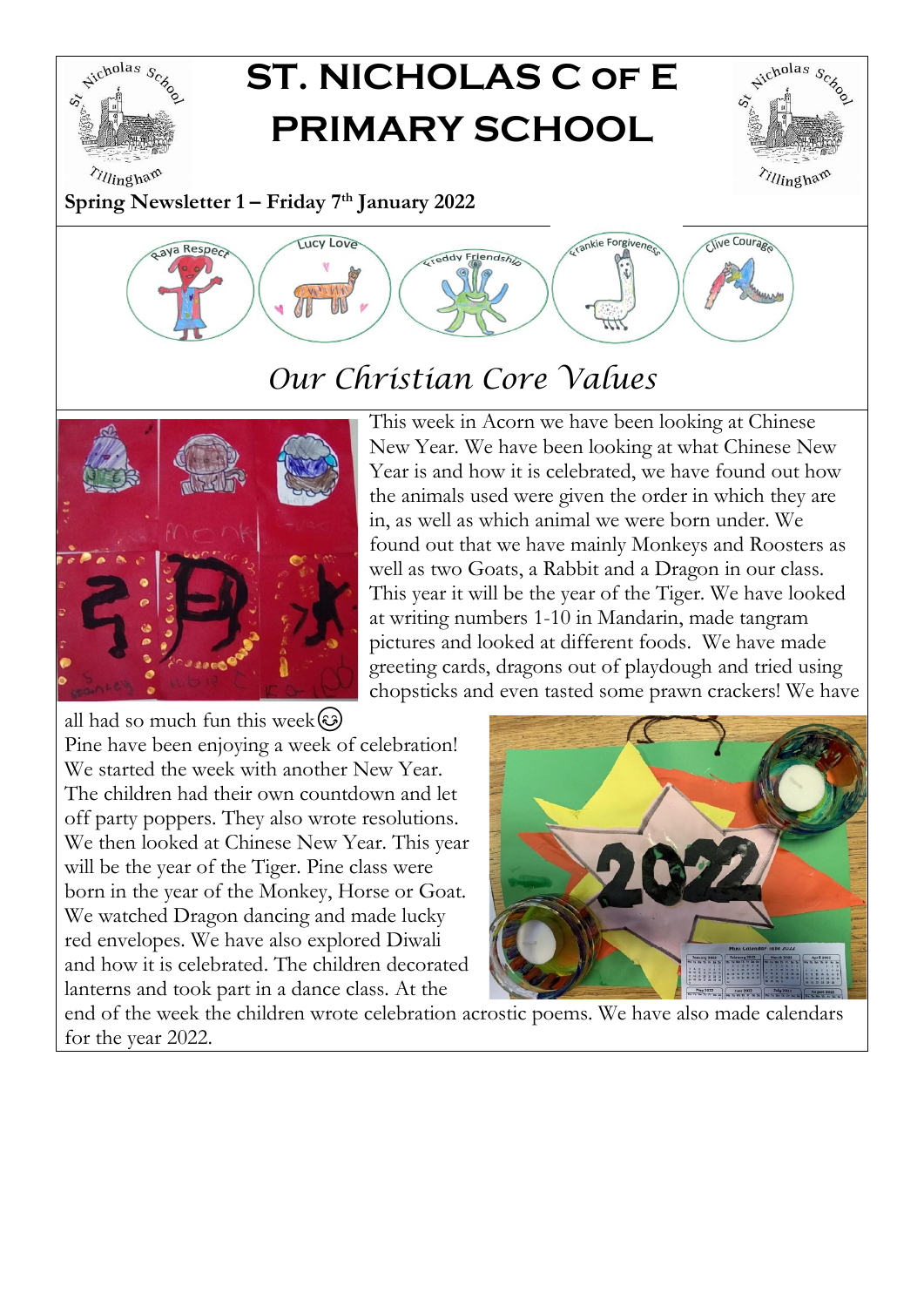

Chestnut Class have been working very hard this week investigating Passover and the Chinese New Year. We tried on a Kippah and Tallit which men wear in the synagogue. We also made matzo which is eaten during the Passover festival. We found out about the red envelopes that are given to children during the Chinese New Year and then completed a science investigation using the red envelope. We have been writing a riddle about the festivals and presenting it to our classmates. It has been a fantastic first week back,

well done Chestnut Class.

In Birch class this week the children have been enjoying learning about festivals. They have been writing riddles about the animals from the Chinese Zodiac story and have been writing shape poems about the Makar Sankranti festival. In maths, we have been learning to order and compare negative numbers as well as learning about roman numerals. The children have also enjoyed starting their cam project and making their moving toys.



This week Oak class have been looking at different festivals from around the world including Chinese New Year, Diwali, and Holi festivals. They have spent time researching these



online and watching videos on each festival. In English comprehension we have been exploring Hajj, Holi festivals, and carnivals. In English we have been looking at free verse poetry examples and explored writing and editing

their own poems based on one of the above festivals. We have also looked at Haiku, a form of Japanese poetry, using three lines and a ratio of 5:7:5 syllables in each verse. Some students have written Haiku poems based on their chosen festival.

In art the class have enjoyed making Chinese New Year paper lanterns and dragons out of card.

We would like to thank you for your kind gifts and cards at the end of last term. We felt blessed by your kindness.

\*\*\*\*\*\*\*\*\*\*\*\*\*\*\*\*\*\*\*\*\*\*\*\*\*\*\*\*\*\*\*\*\*\*\*\*\*\*\*\*\*\*\*\*\*\*\*\*\*\*\*\*\*\*\*\*\*\*\*\*\*\*\*\*\*\*\*\*\*\*\*\*\*\*\*\*\*\*\*\*\*\*\*\*\*

As we move into the new term, I would like to remind the whole school community of the importance of smart correctly coloured uniform and shoes. If you have any financial difficulties regarding the buying of uniform please contact the office and we will try to help. The children are not allowed to wear jewellery and I would appreciate your support in enforcing this. It is also important that ear rings must be removed for PE and long hair must be tied back.

Surprisingly, some of the children have come to school this week without coats. Please make sure that your child has a coat in school. If you have any financial difficulties in providing a coat, please do contact us.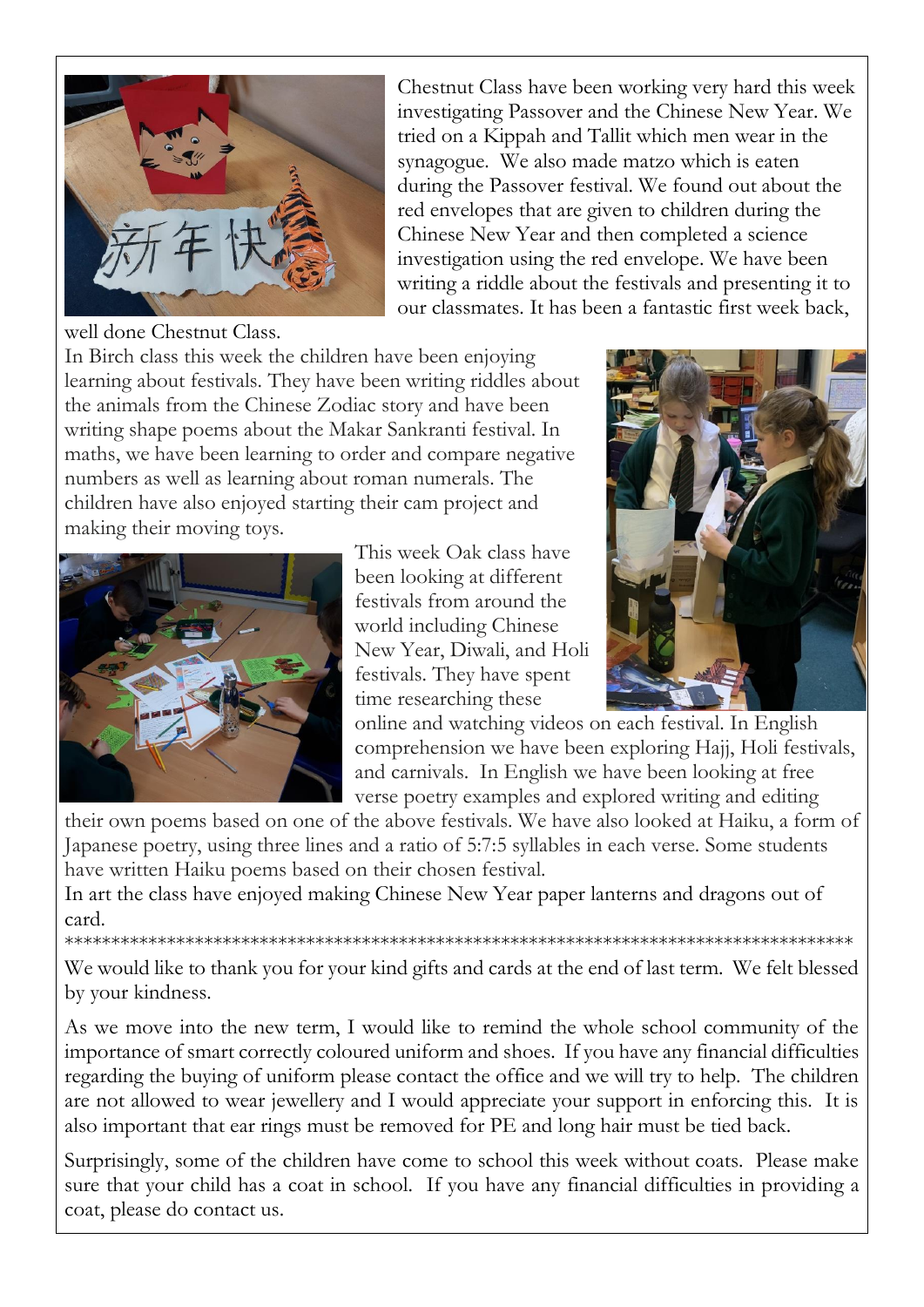As you maybe aware the guidance around Covid testing will be changing. We have summarised the changes for you below:

The requirement for confirmatory PCR tests is to be temporarily suspended for positive lateral flow test results. From Tuesday 11 January 2022, in England, people who receive positive lateral flow results for COVID-19, but are asymptomatic, will be required to selfisolate immediately and won't be required to take a confirmatory PCR test. This is a temporary measure while COVID-19 rates remain high across the UK. Whilst levels of COVID-19 are high, the vast majority of people with positive LFD results can be confident that they have COVID-19.

Anyone who develops one of the three main COVID-19 symptoms should stay at home and self-isolate and take a PCR test. They must self-isolate if they get a positive test result, even if they have had a recent negative lateral flow test - these rules have not changed.

Under this new approach, anyone who receives a positive lateral flow device (LFD) test result should report their result on [Gov.uk](https://gbr01.safelinks.protection.outlook.com/?url=https%3A%2F%2Fwww.gov.uk%2Freport-covid19-result&data=04%7C01%7Cheadteacher.rivenhall%40dcvst.org%7C8981ed018c724e1ae94f08d9d1245f18%7C282c78034b8f4fbda3841682df47e3ad%7C1%7C1%7C637770776413501401%7CUnknown%7CTWFpbGZsb3d8eyJWIjoiMC4wLjAwMDAiLCJQIjoiV2luMzIiLCJBTiI6Ik1haWwiLCJXVCI6Mn0%3D%7C3000&sdata=8%2BQIu0m2Fp2KgUEDFb%2BYcvRu2qflZjo38LjRfq4Jirs%3D&reserved=0) and must self-isolate immediately but will not need to take a follow-up PCR test. After reporting a positive LFD test result, they will be contacted by NHS Test and Trace so that their contacts can be traced and must continue to self-isolate.

In line with the reduced self-isolation approach announced on 22 December, anyone who tests positive will be able to leave self-isolation 7 days after the date of their initial positive test if they receive two negative LFD results, 24 hours apart, on days 6 and 7. The [DfE](https://gbr01.safelinks.protection.outlook.com/?url=https%3A%2F%2Fassets.publishing.service.gov.uk%2Fgovernment%2Fuploads%2Fsystem%2Fuploads%2Fattachment_data%2Ffile%2F1044890%2FSchools_guidance_January_2022_.pdf&data=04%7C01%7Cheadteacher.rivenhall%40dcvst.org%7C8981ed018c724e1ae94f08d9d1245f18%7C282c78034b8f4fbda3841682df47e3ad%7C1%7C1%7C637770776413501401%7CUnknown%7CTWFpbGZsb3d8eyJWIjoiMC4wLjAwMDAiLCJQIjoiV2luMzIiLCJBTiI6Ik1haWwiLCJXVCI6Mn0%3D%7C3000&sdata=JcAi5KQoqGU6VyXtf8qTPWESKzbL6MOimLdSguJfifM%3D&reserved=0) [guidance](https://gbr01.safelinks.protection.outlook.com/?url=https%3A%2F%2Fassets.publishing.service.gov.uk%2Fgovernment%2Fuploads%2Fsystem%2Fuploads%2Fattachment_data%2Ffile%2F1044890%2FSchools_guidance_January_2022_.pdf&data=04%7C01%7Cheadteacher.rivenhall%40dcvst.org%7C8981ed018c724e1ae94f08d9d1245f18%7C282c78034b8f4fbda3841682df47e3ad%7C1%7C1%7C637770776413501401%7CUnknown%7CTWFpbGZsb3d8eyJWIjoiMC4wLjAwMDAiLCJQIjoiV2luMzIiLCJBTiI6Ik1haWwiLCJXVCI6Mn0%3D%7C3000&sdata=JcAi5KQoqGU6VyXtf8qTPWESKzbL6MOimLdSguJfifM%3D&reserved=0) has also been updated in line with the UKHSA announcement, and clarifies that children can return to school after day 7 if they have had two negative LFD tests.

Reminder: If you wish to contact the school via e-mail, please use the following e-mail address: [office.stnicholas@dcvst.org.](mailto:office.stnicholas@dcvst.org)

Please note, if you receive an e-mail from [StNicholasCofEPrimary@pupilasset.co.uk,](mailto:StNicholasCofEPrimary@pupilasset.co.uk) please do not try to reply to this e-mail address. Although your e-mail seems to send, it does not actually come through to the school. Please reply using the [office.stnicholas@dcvst.org](mailto:office.stnicholas@dcvst.org)

| Awards          |                                                                     |  |
|-----------------|---------------------------------------------------------------------|--|
| Golden Children |                                                                     |  |
| Acorn -         | Mathematician of the week: Stanley H                                |  |
|                 | Writer of the week: Bobby                                           |  |
|                 | Attitude to learning: Kaarina                                       |  |
|                 | Core value: Gracie for showing respect in the classroom and towards |  |
|                 | others.                                                             |  |
|                 |                                                                     |  |
| $Pine -$        | Mathematician of the week: Darcie                                   |  |
|                 | Writer of the week: Olivia RF                                       |  |
|                 | Attitude to learning: Anabel                                        |  |
|                 | Core value: Prem for showing the core value of love towards his     |  |
|                 | friends.                                                            |  |
| Chestnut -      | Mathematician of the week: Harry                                    |  |
|                 | Writer of the week: Henry J                                         |  |
|                 | Attitude to learning: Tyson                                         |  |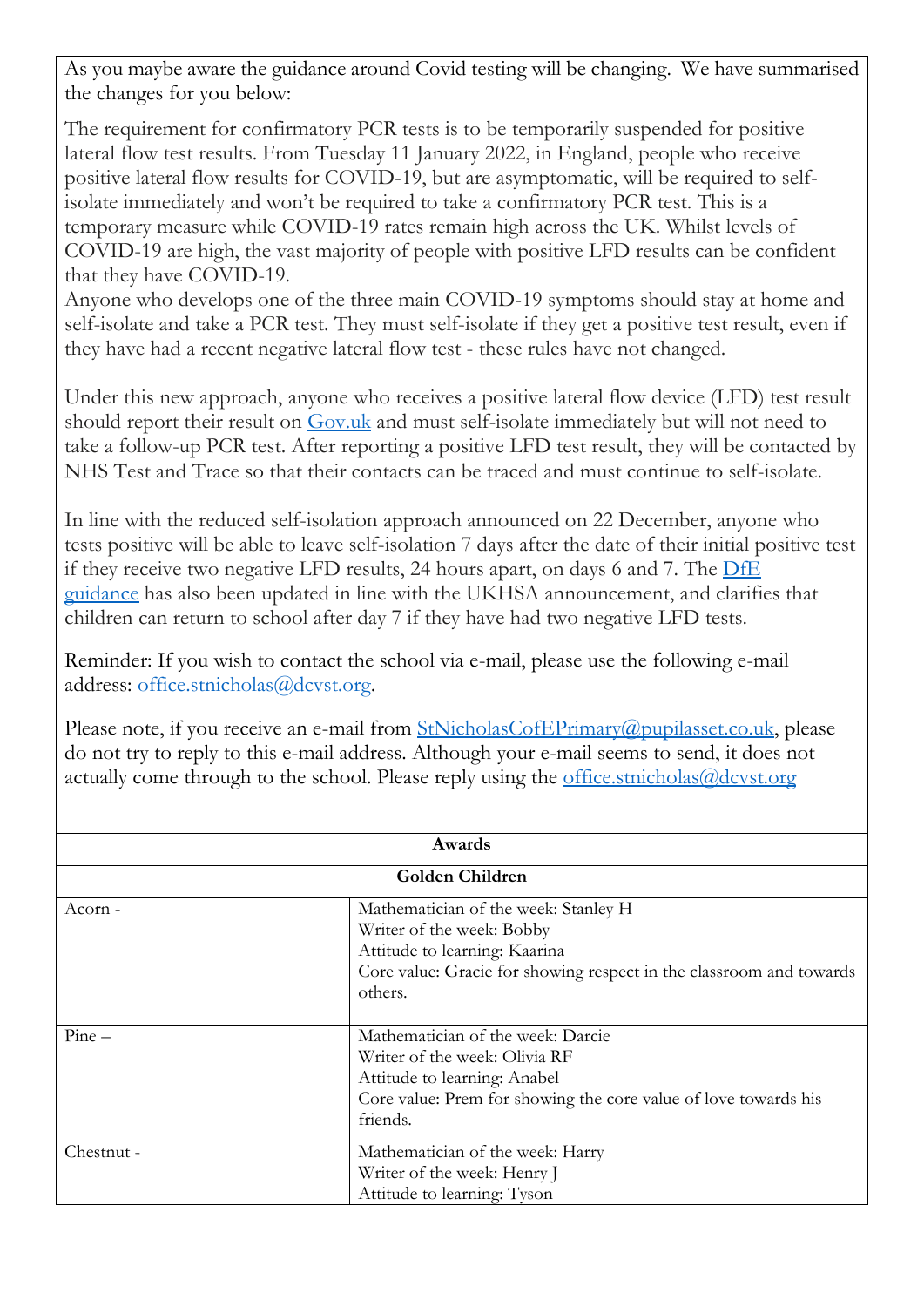|         | Core value: Sienna for showing the core value of love towards her<br>classmates.                                                                                                 |
|---------|----------------------------------------------------------------------------------------------------------------------------------------------------------------------------------|
| Birch - | Mathematician of the week: Monet<br>Writer of the week: Hunter<br>Attitude to learning: Mia<br>Core value: Esme for showing true friendship towards others during<br>DT lessons. |
| Oak -   | Mathematician of the week: Oliver C<br>Writer of the week: Charlie<br>Attitude to learning: Louisa<br>Core value: Alfie for his continued respect in the classroom               |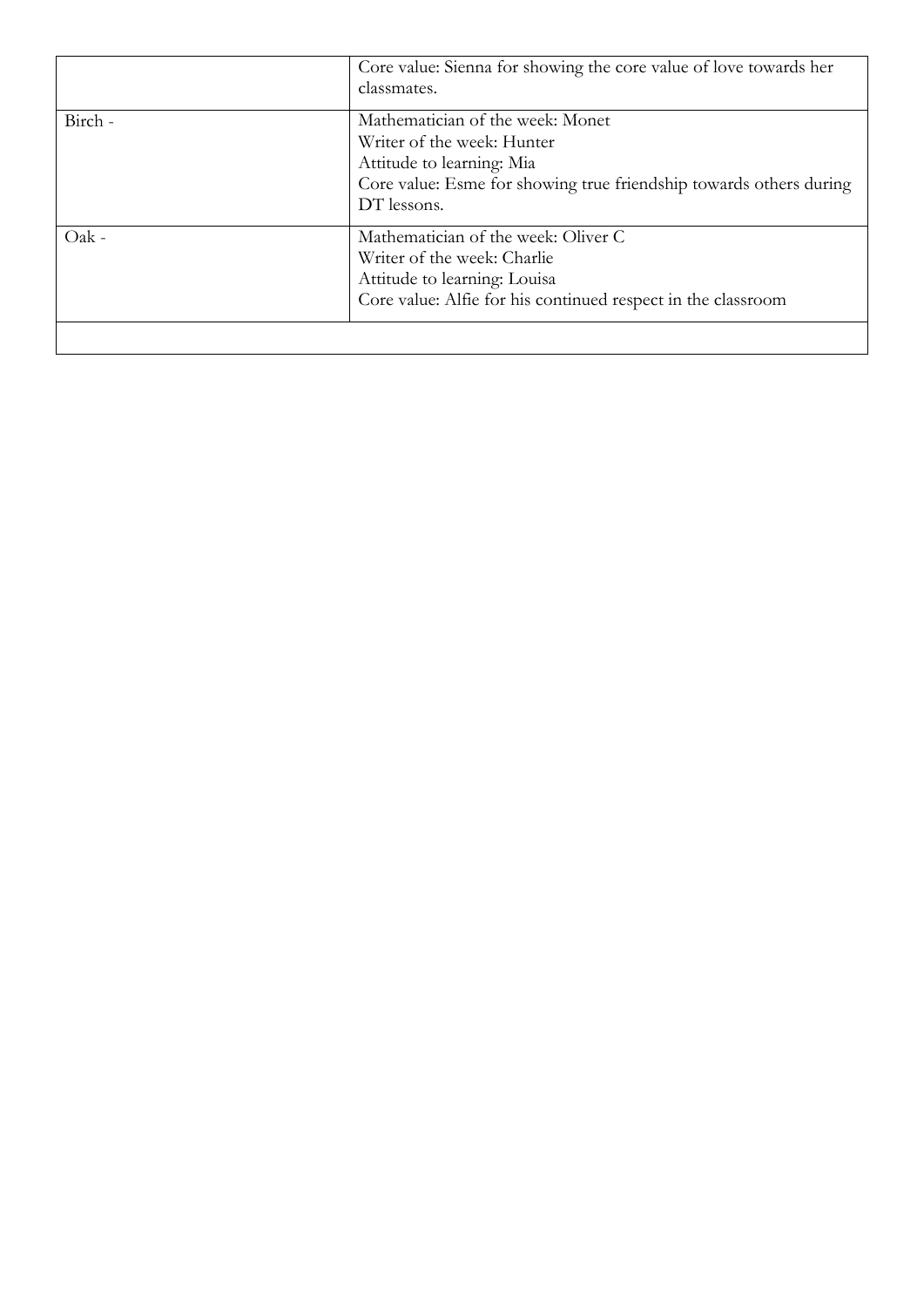## **THIS SCHOOL IS NUT FREE**

Please remember we are a NUT FREE SCHOOL! We have a number of children with severe nut allergies which means we cannot have any food in that contains nuts, or may contain nuts. Please can we ask that check all packaging of snacks and packed lunches before you send it in to school. This also includes any sweets or treats you send on for your child's birthday celebrations.

Thank you for your cooperation

| <b>Key Dates</b>                                           | Attendance            |  |
|------------------------------------------------------------|-----------------------|--|
| 13 <sup>th</sup> January 2022 – Flu Vaccinations In School | Acorn - 79.17%        |  |
|                                                            | Pine $-85.29\%$       |  |
| <b>INSET Days for 2021 / 2022</b>                          | Chestnut - 84.38%     |  |
| $24th$ June 2021                                           | Birch - 77.08%        |  |
| $27th$ June 2021                                           | Oak - 81.25%          |  |
|                                                            | Whole School - 81.35% |  |